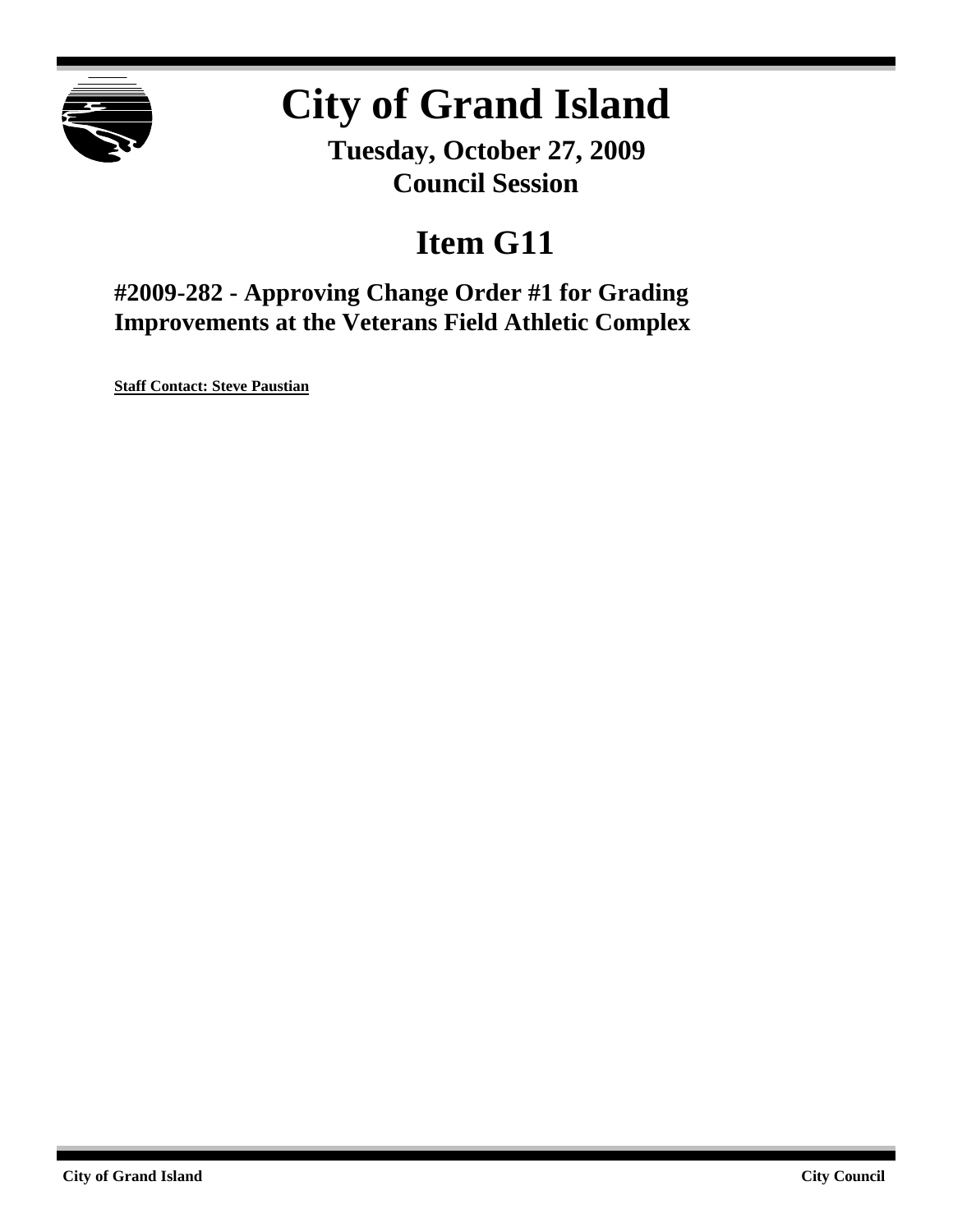## **Council Agenda Memo**

| <b>From:</b>    | <b>Steve Paustian, Parks and Recreation Director</b>                     |  |
|-----------------|--------------------------------------------------------------------------|--|
| <b>Meeting:</b> | October 27, 2009                                                         |  |
| Subject:        | Change Order #1 Grading Improvements-Veterans<br><b>Athletic Complex</b> |  |
| Item $\#$ 's:   | $G-11$                                                                   |  |
| $Presenter(s):$ | <b>Steve Paustian, Parks and Recreation Director</b>                     |  |

### **Background**

A contract was entered into with Slepicka Construction in the amount of \$83,526.25 to provide grading serviced for the new Veterans Athletic Complex.

#### **Discussion**

It was determined that the entire project had to be slid south about 40 ft. to avoid a conflict with a fiber optics cable already in place on the site. The cost to relocate the cable would have been over \$20,000.00. By moving the development to the south it became necessary to excavate and place approximately 2,400 additional Cubic Yards of dirt. A unit price of \$1.84 per Cu. Yard was proposed in the original bid. This number was used to develop the cost of the additional work.

#### **Alternatives**

It appears that the Council has the following alternatives concerning the issue at hand. The Council may:

- 1. Move to approve
- 2. Refer the Postpone the issue to future date
- 3. Take no issue to a Committee
- 4. action on the issue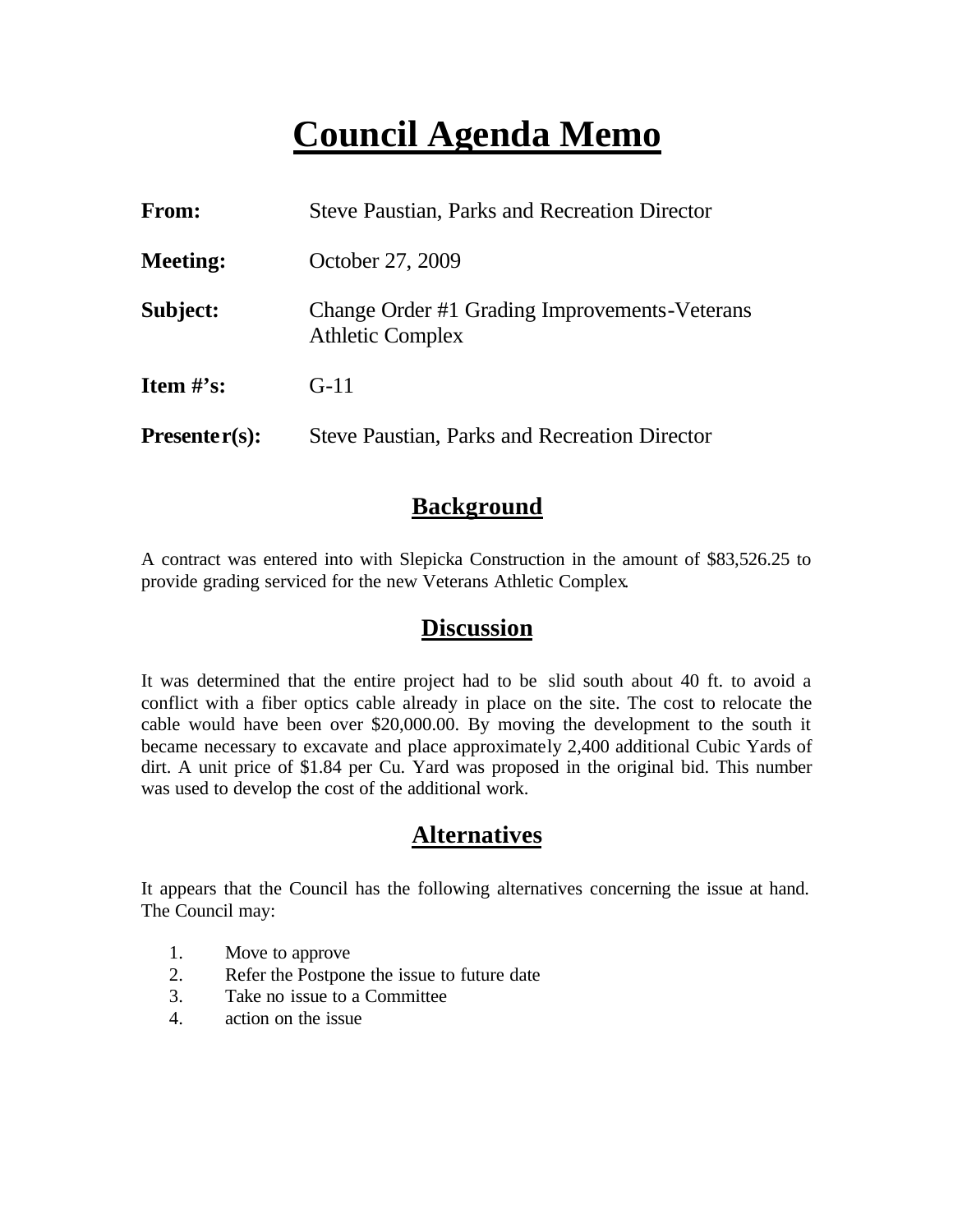## **Recommendation**

City Administration recommends that the Council approve the change order in the amount of \$4,416.00.

## **Sample Motion**

Move to increase the amount of the contract to Slepicka Construction in the amount of \$4,416.00.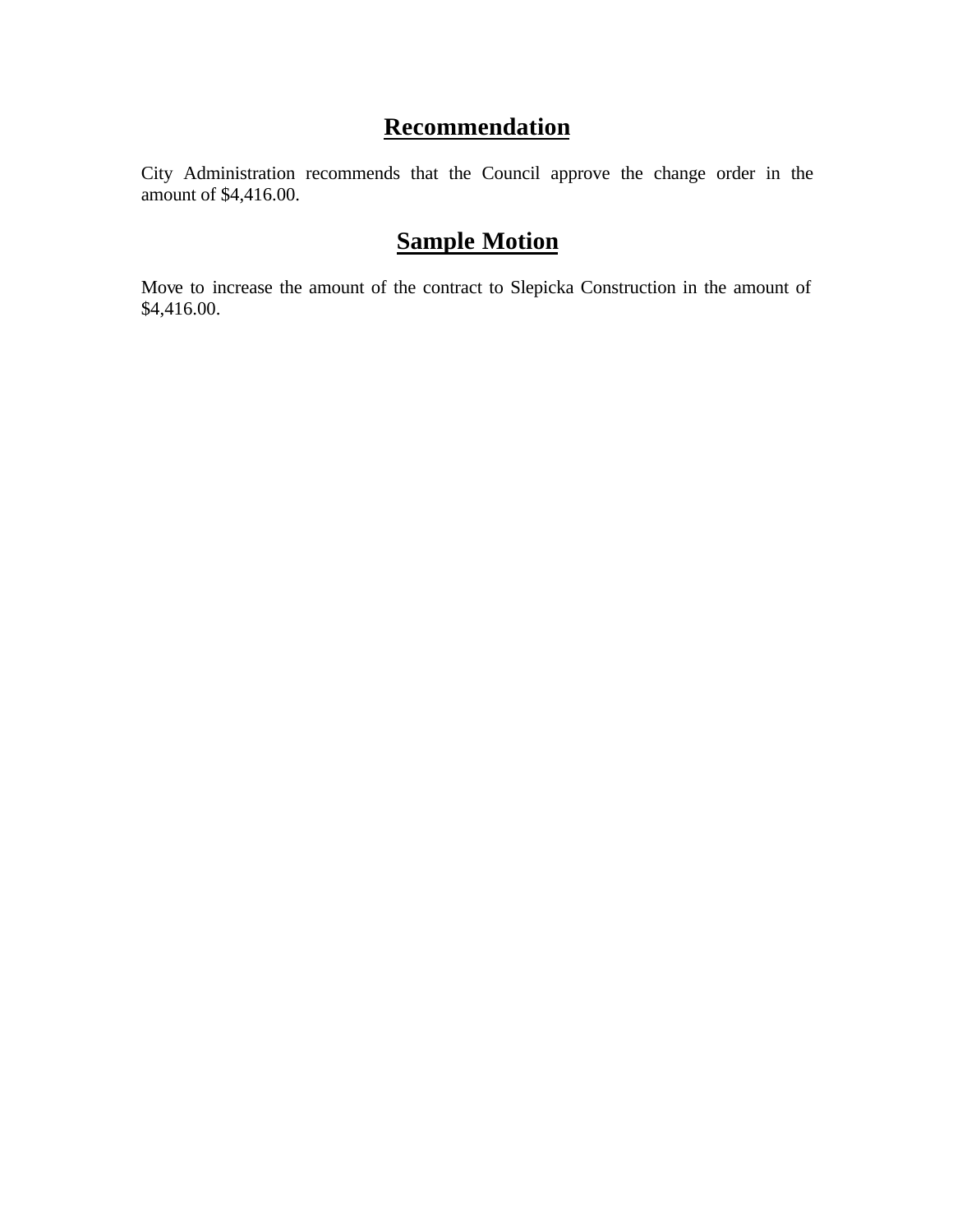Parks & Recreation Department



Working Together for a Better Tomorrow, Today.

#### **CHANGE ORDER**

| TO:<br><b>Slepicka Construction</b><br>CHANGE ORDER NO. 1<br>3408 Rokeby Road<br>Dorchester, NE 68343 |                                                               |  |             |             |             |  |  |
|-------------------------------------------------------------------------------------------------------|---------------------------------------------------------------|--|-------------|-------------|-------------|--|--|
| PROJECT:                                                                                              | <b>Grading Improvements – Veterans Athletic Field Complex</b> |  |             |             |             |  |  |
| You are hereby directed to make the following change in your contract.                                |                                                               |  |             |             |             |  |  |
|                                                                                                       | Additional dirt embankment needed to complete project         |  | increase \$ |             | 4,416.00    |  |  |
|                                                                                                       |                                                               |  |             |             |             |  |  |
| The original Contract Sum                                                                             |                                                               |  |             | \$83,526.25 |             |  |  |
| <b>Previous Change Order Amounts</b>                                                                  |                                                               |  |             | S           | 0.00        |  |  |
| The Contract Sum is increased by this Change Order                                                    |                                                               |  |             | S.          | 4,416.00    |  |  |
| The total modified Contract Sum to date                                                               |                                                               |  |             |             | \$87,942.25 |  |  |
| The Contract Time is unchanged.                                                                       |                                                               |  |             |             |             |  |  |

Approval and acceptance of this Change Order acknowledges understanding and agreement that the cost and time adjustments included represent the complete values arising out of and/or incidental to the work described herein. Additional claims will not be considered.

#### APPROVED: CITY OF GRAND ISLAND

| Вy                                        | Date                               |
|-------------------------------------------|------------------------------------|
| Mayor                                     |                                    |
| Attest                                    |                                    |
|                                           | Approved as to Form, City Attorney |
| ACCEPTED:<br><b>Slepicka Construction</b> |                                    |
| By Jan $\mathbb{Z}$                       | Date $10 - 19 - 09$                |

City Hall • 100 East First Street • Box 1968 • Grand Island, Nebraska 68802-1968 (308) 385-5444 ext. 290 · Fax: 385-5488